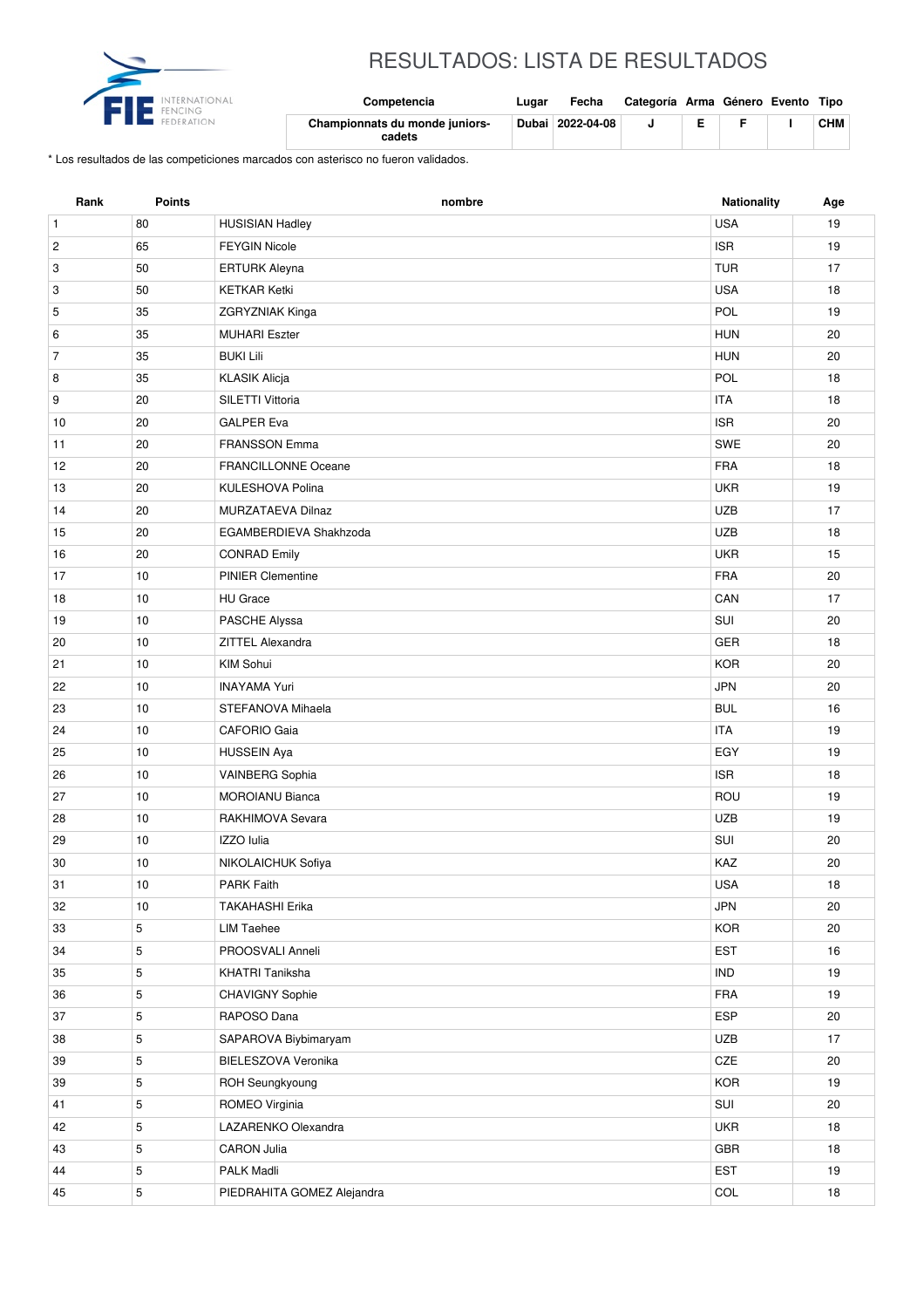| Rank | <b>Points</b> | nombre                           | <b>Nationality</b> | Age |
|------|---------------|----------------------------------|--------------------|-----|
| 46   | 5             | <b>GOGNIAT Vanie</b>             | SUI                | 17  |
| 47   | 5             | <b>ZENS Anna</b>                 | <b>LUX</b>         | 19  |
| 48   | 5             | <b>GACHALYI</b> Greta            | <b>HUN</b>         | 16  |
| 49   | 5             | <b>LIXANDRU Nicole</b>           | <b>ESP</b>         | 19  |
| 50   | 5             | <b>MILLETTE Marie-Frederique</b> | CAN                | 18  |
| 51   | 5             | <b>BOGDANOV Adele</b>            | <b>ISR</b>         | 19  |
| 52   | 5             | <b>ALVIM Maria</b>               | <b>POR</b>         | 19  |
| 53   | 5             | <b>GU Sarah</b>                  | <b>USA</b>         | 16  |
| 54   | 5             | <b>SONT Emma</b>                 | ROU                | 17  |
| 54   | 5             | <b>TERAYAMA Tamaki</b>           | <b>JPN</b>         | 20  |
| 56   | 5             | <b>GRABOVSKYTE Lurde</b>         | LTU                | 19  |
| 57   | 5             | CHOONG Zi Cheng                  | <b>SGP</b>         | 17  |
| 58   | 5             | <b>CHEN Hailin</b>               | <b>HKG</b>         | 16  |
| 59   | 5             | <b>TENGESDAL Vilde</b>           | <b>NOR</b>         | 18  |
| 60   | 5             | <b>MAANINKA Moa</b>              | SWE                | 18  |
| 61   | 5             | NING Emma                        | CAN                | 17  |
| 62   | 5             | <b>GOLDMANN Lara</b>             | GER                | 20  |
| 63   | 5             | KOH Elle Meihui                  | <b>SGP</b>         | 15  |
| 64   | 5             | PROKSIKOVA Patricie              | CZE                | 20  |
| 65   | 2,5           | <b>DYNER Karina</b>              | CRC                | 20  |
| 66   | 2,5           | MAKSYMENKO Anna                  | <b>UKR</b>         | 15  |
| 67   | 2,5           | <b>VIZEU Victoria</b>            | <b>BRA</b>         | 18  |
| 68   | 2,5           | <b>MACCAGNO Carola</b>           | <b>ITA</b>         | 19  |
| 69   | 2,5           | <b>XIAO Ruien</b>                | CAN                | 15  |
| 70   | 2,5           | <b>WETZKER Laura Katalin</b>     | <b>GER</b>         | 20  |
| 71   | 2,5           | <b>KLUGHARDT Gloria</b>          | POL                | 19  |
| 71   | 2,5           | <b>ROBLES Elena</b>              | <b>ESP</b>         | 18  |
| 73   | 2,5           | NAUCELLE JARDEL Thais            | <b>FRA</b>         | 18  |
| 74   | 2,5           | SUCHKOVA Alexandra               | <b>BUL</b>         | 16  |
| 75   | 2,5           | <b>VEHVILAINEN Vilma</b>         | <b>FIN</b>         | 18  |
| 76   | 2,5           | ZEBOUDJ Yousra                   | ALG                | 20  |
| 77   | 2,5           | <b>BULMAN Imogen</b>             | <b>GBR</b>         | 19  |
| 78   | 2,5           | TRIANA CEBALLOS Valentina        | COL                | 18  |
| 79   | 2,5           | SONYUKSEK Berra                  | <b>TUR</b>         | 17  |
| 80   | 2,5           | ABU EID TJULIN Selma             | SWE                | 20  |
| 81   | 2,5           | ALHOSANI Zainab                  | <b>UAE</b>         | 20  |
| 82   | 2,5           | HASANLI KHADIJA                  | AZE                | 15  |
| 82   | 2,5           | <b>KIM Nakyeong</b>              | <b>KOR</b>         | 20  |
| 84   | 2,5           | SONMUS Damlanur                  | <b>TUR</b>         | 17  |
| 85   | 2,5           | <b>HUBER Pia</b>                 | AUT                | 19  |
| 85   | 2,5           | RODOPOULOU Nefeli                | GRE                | 19  |
| 85   | 2,5           | VAN GRINSVEN Luca                | <b>NED</b>         | 17  |
| 88   | 2,5           | THEODOROPOULOU Andriana          | GRE                | 18  |
| 89   | 2,5           | <b>CONSTANTINESCU Cristina</b>   | ROU                | 20  |
| 90   | 2,5           | <b>KECMAN Milica</b>             | SRB                | 20  |
| 91   | 2,5           | KANKIIA Kristina                 | GEO                | 15  |
| 92   | 2,5           | <b>KARAMPINI Eirini</b>          | GRE                | 20  |
| 93   | 2,5           | <b>LEBOR Hannah</b>              | <b>GBR</b>         | 17  |
| 93   | 2,5           | PRAXMARER Leonore                | AUT                | 19  |
| 95   | 2,5           | TAMBOVTSEVA Alexandra            | KAZ                | 19  |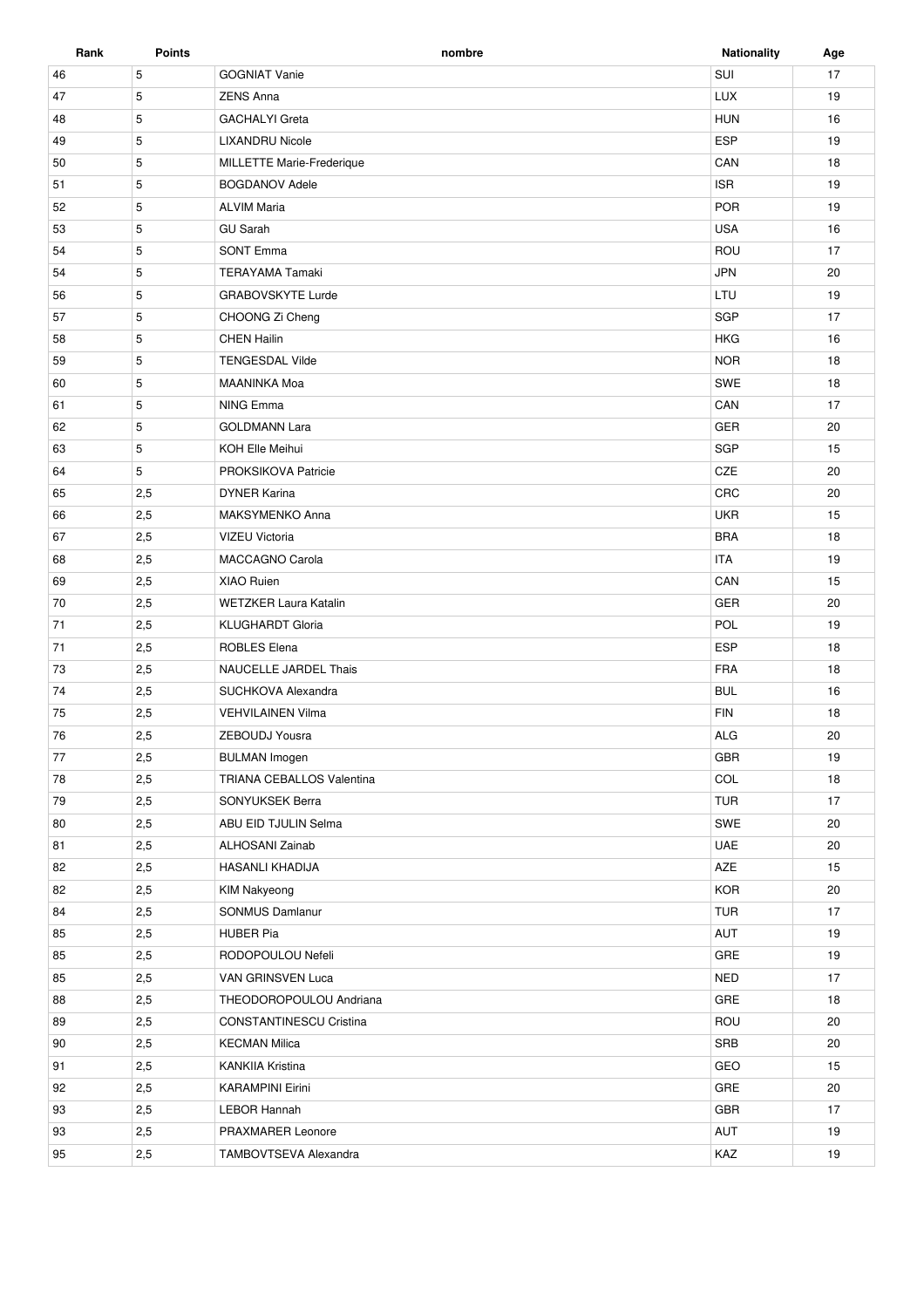| Rank | <b>Points</b> | nombre                          | <b>Nationality</b> | Age |
|------|---------------|---------------------------------|--------------------|-----|
| 96   | 2,5           | <b>FARIAS Clarismar</b>         | <b>VEN</b>         | 20  |
| 97   | 1,25          | <b>ELERAKY Hana</b>             | EGY                | 16  |
| 98   | 1,25          | <b>PAULIS Lucrezia</b>          | <b>ITA</b>         | 19  |
| 99   | 1,25          | SENNERLIN HOLM Engla            | SWE                | 18  |
| 100  | 1,25          | SAITO Hana                      | <b>JPN</b>         | 20  |
| 101  | 1,25          | <b>HAVLINOVA Tereza</b>         | CZE                | 19  |
| 102  | 1,25          | <b>TAYLOR Eleanor</b>           | GBR                | 20  |
| 103  | 1,25          | CHIMOVA Veselina                | <b>BUL</b>         | 19  |
| 104  | 1,25          | GILKES Sanojah                  | <b>BAR</b>         | 18  |
| 104  | 1,25          | <b>WONG Sze Yan Nicole</b>      | <b>HKG</b>         | 17  |
| 106  | 1,25          | <b>ALBERTI Bettina</b>          | URU                | 20  |
| 107  | 1,25          | <b>SALAMON Reka</b>             | <b>HUN</b>         | 18  |
| 108  | 1,25          | <b>ONEIL Nawal</b>              | AUS                | 18  |
| 109  | 1,25          | <b>MAHFOUZ Farah</b>            | EGY                | 15  |
| 110  | 1,25          | ZINYAKOVA Natalya               | KAZ                | 17  |
| 111  | 1,25          | LAI Hiu Tung                    | <b>HKG</b>         | 17  |
| 112  | 1,25          | NOR ANUAR Filzah Hidayah Binte  | SGP                | 18  |
| 113  | 1,25          | LOZANO Candela                  | <b>ESP</b>         | 16  |
| 114  | 1,25          | <b>ABDINOVA Alfiya</b>          | AZE                | 17  |
| 115  | 1,25          | <b>TRUUSE Gabriela</b>          | EST                | 18  |
| 116  | 1,25          | <b>TAREK Salma</b>              | EGY                | 18  |
| 117  | 1,25          | FONG Sum Sophia                 | <b>HKG</b>         | 16  |
| 117  | 1,25          | KOZIELSKI Katharina             | <b>GER</b>         | 19  |
| 119  | 1,25          | <b>TAN Esther</b>               | SGP                | 16  |
| 120  | 1,25          | <b>GHICA Andrada</b>            | ROU                | 19  |
| 121  | 1,25          | AIGERMANOVA Gabriela            | CZE                | 20  |
| 122  | 1,25          | <b>PATIL Aditri Vikrant</b>     | <b>IND</b>         | 18  |
| 123  | 0             | OBAID Ayesha                    | <b>UAE</b>         | 20  |
| 124  | 0             | SA Madalena                     | POR                | 20  |
| 125  | 0             | <b>SHAHRIL Natalia</b>          | <b>MAS</b>         | 17  |
| 126  | $\pmb{0}$     | <b>SAYSON Samantha Beatrice</b> | PHI                | 19  |
| 127  | 0             | PARO Maria                      | <b>BRA</b>         | 16  |
| 128  | 0             | <b>GUEHAM Maroua</b>            | <b>ALG</b>         | 20  |
| 129  | 0             | TIMASHEVSKAYA Xeniya            | KAZ                | 18  |
| 130  | 0             | <b>GULIA Tannu</b>              | <b>IND</b>         | 19  |
| 131  | 0             | <b>LANNES Susanne</b>           | <b>EST</b>         | 18  |
| 132  | 0             | RAHIMOVA Nazila                 | AZE                | 17  |
| 133  | 0             | <b>BYAMBASUREN Enkhmend</b>     | MGL                | 17  |
| 134  | 0             | OZCAN Kayra Naz                 | <b>TUR</b>         | 15  |
| 135  | 0             | <b>WHITEHEAD Lily</b>           | AUS                | 20  |
| 136  | 0             | PALLASVESA Inka                 | <b>FIN</b>         | 17  |
| 137  | 0             | ALZAABI Shaikha                 | UAE                | 18  |
| 137  | 0             | PROSINA Sofija                  | LAT                | 16  |
| 139  | 0             | <b>GRABHER Konstanze</b>        | AUT                | 18  |
| 140  | 0             | GONZALEZ RODRIGUEZ Isabella     | COL                | 16  |
| 141  | 0             | SINGH Pragya                    | <b>IND</b>         | 19  |
| 142  | 0             | SHEN Ge                         | <b>NZL</b>         | 19  |
| 143  | 0             | PYLINOVA Anastasija             | LTU                | 17  |
| 144  | 0             | <b>MLEKUZ Eli</b>               | <b>SLO</b>         | 18  |
| 145  | 0             | NAMBIAR Jan Samantha L          | MAS                | 16  |
|      |               |                                 |                    |     |